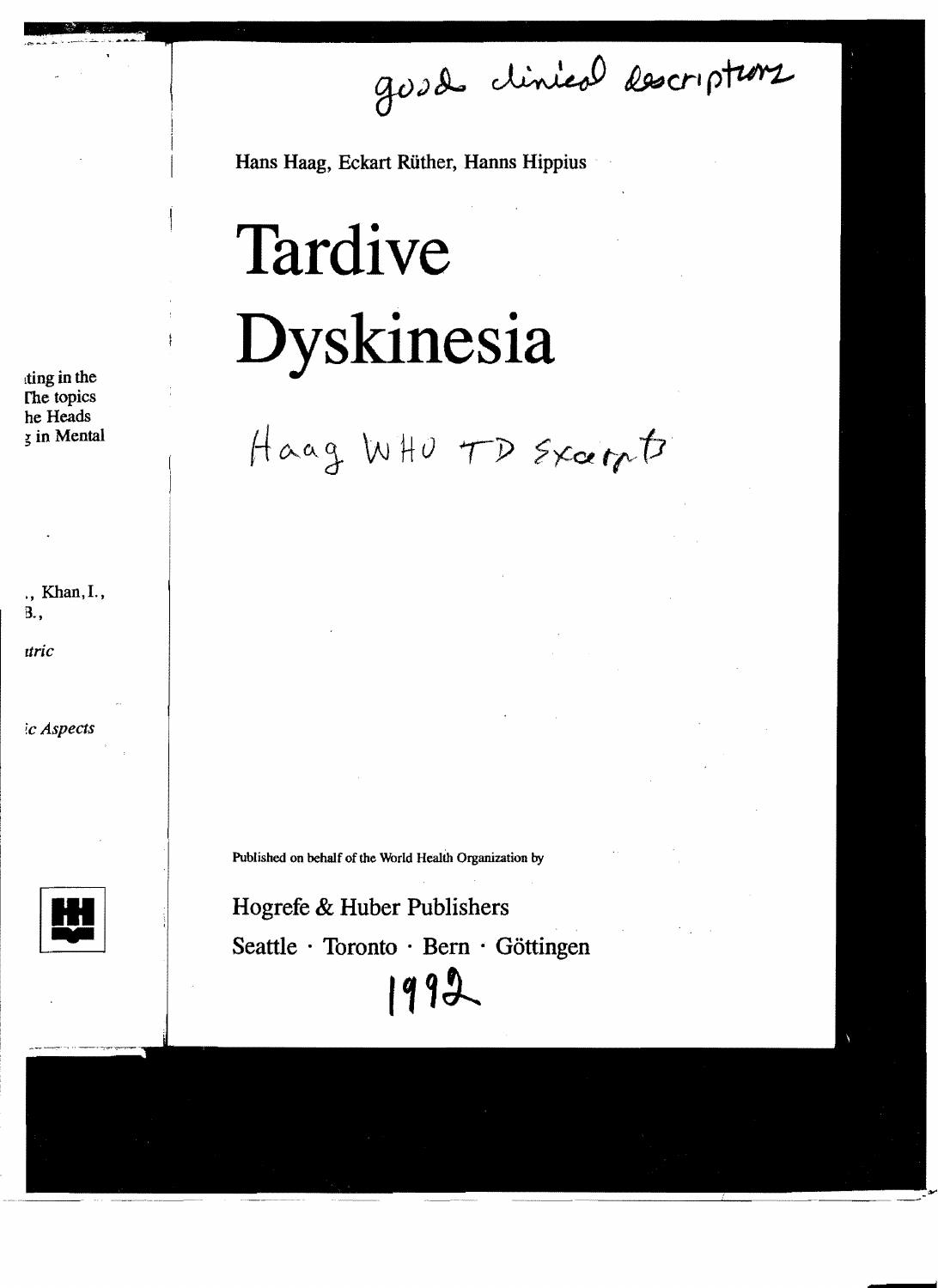# WHO Expert Series on Biological Psychiatry

Volume 1

Series Editors: Norman Sartorius Leonid L. Prilipko

The volumes in this series are prepared by specialists participating in the WHO's programme on biological approaches to psychiatry. The topics are selected for inclusion in the series by consensus among the Heads of the WHO Collaborating Centres for Research and Training in Mental Health, located in some 25 countries.

# CURRENT VOLUMES

- Vol. 1 Haag,H., Ruther, E., Hippius,H. *7ardive Dyskinesia*
- Vol.2 Grof, P., Akther, M.I., Campbell, M., Gottfries, C.G., Khan, I., Lapierre, Y., Lemberger, L., Mueller-Oerlinghausen, B., and Woggon, B. *Clinical Evaluation ofPsychotropic Drugs for Psychiatric Disorders*
- Vol. 3 Moussaoui, D., Racagni, G. *Anxiety: Clinical, Biological and Pharmacotherapeutic Aspects*
- VoL 4 Thbakoff, B., Hoffman, P. (Eds) **Biological Aspects of Alcoholism**

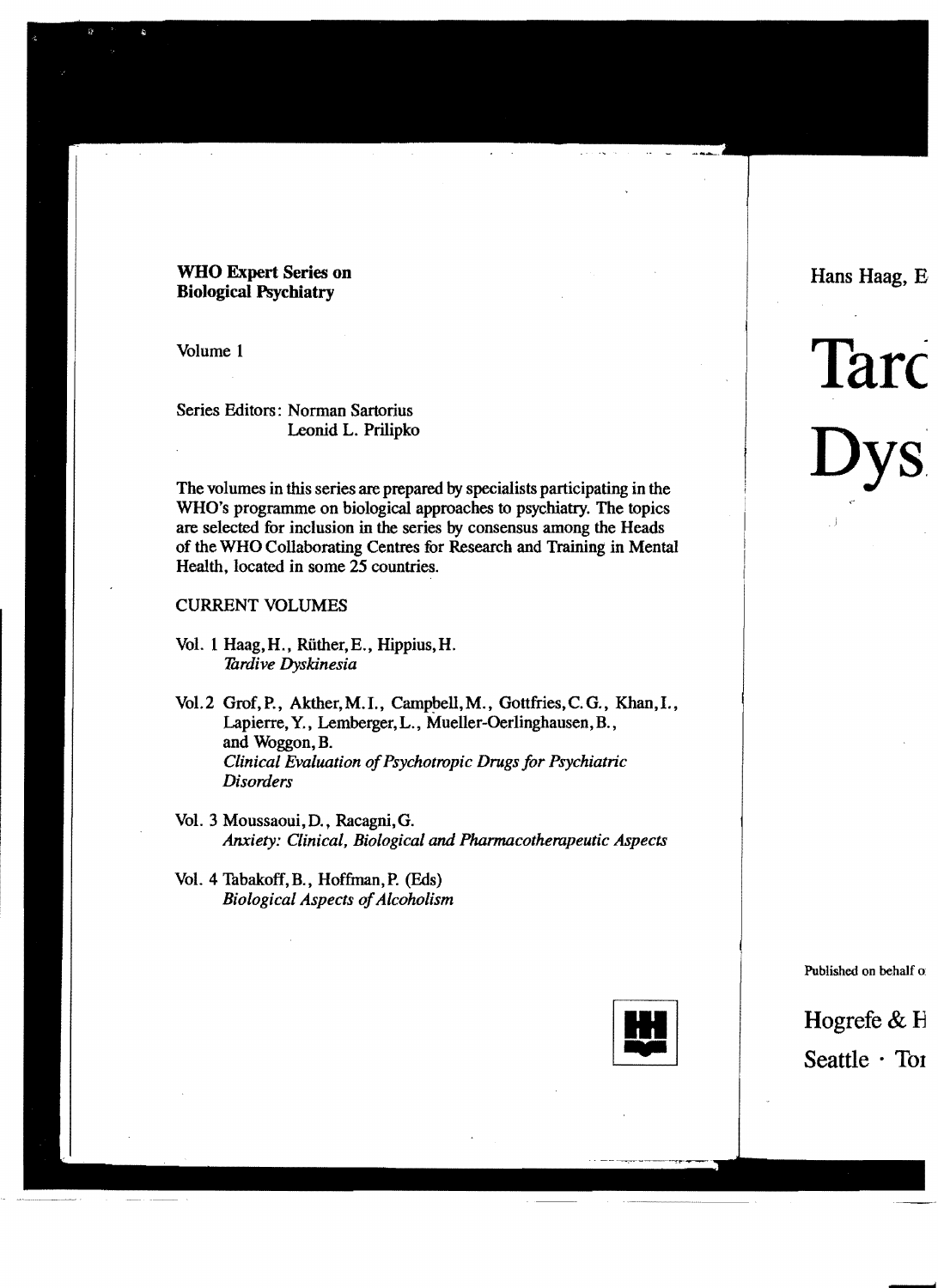#### Table 1. Classic tardive dyskinesia.

## *General characteristics*

- $-$  often resembling normal (chewing, licking, grasping) or repetitive choreic movements
- monotonously repeated with a low frequency of about 10-40 min<sup>-1</sup>
- involuntary, can often only temporarily be suppressed by volition; patients often unaware of dyskinesias.
- activation by voluntary movements of non-affected muscle groups
- lack of a subjective feeling of inner restlessness
- reduced with drowsiness or sedation, absent during sleep

#### *Individual symptoms*

#### *Face*

- tongue: protrusion, "bonbon sign", vermicular contraction
- jaw: vertical or horizontal chewing movements
- perioral: pouting, "bridling"
- others: distortion of the eyebrows, frowning, eye-blinking

## *Extremities*

- fingers: "piano-playing" movements, grasping
- wrists: rotatory and flexion/extension movements
- toes: flexion/extension movements
- ankles: rotatory and flexion/extension movements
- legs: stamping movements

## *Trunk*

- hip-rocking
- irregular contractions of diaphragm (grunting, respiratory difficulties)
- others: head nodding, shrugging of shoulders, rocking movements of the upper torso

tients perform these movements involuntarily, and - with more severe forms of the disorder - they are at best temporarily capable of suppressing these involuntary movements. There is often a striking discrepancy between the objective motor restlessness and the lack of a subjective feeling of inner restlessness. Many patients with tardive dyskinesia do not even notice their involuntary movements unless their attention is drawn to them by other persons. Sixty percent of the 138 tardive dyskinesia patients in our own epidemiological survey (HAAG et a1., 1985) maintained they had not yet noticed their abnormal movements, and only 33% experienced mild or moderate distress.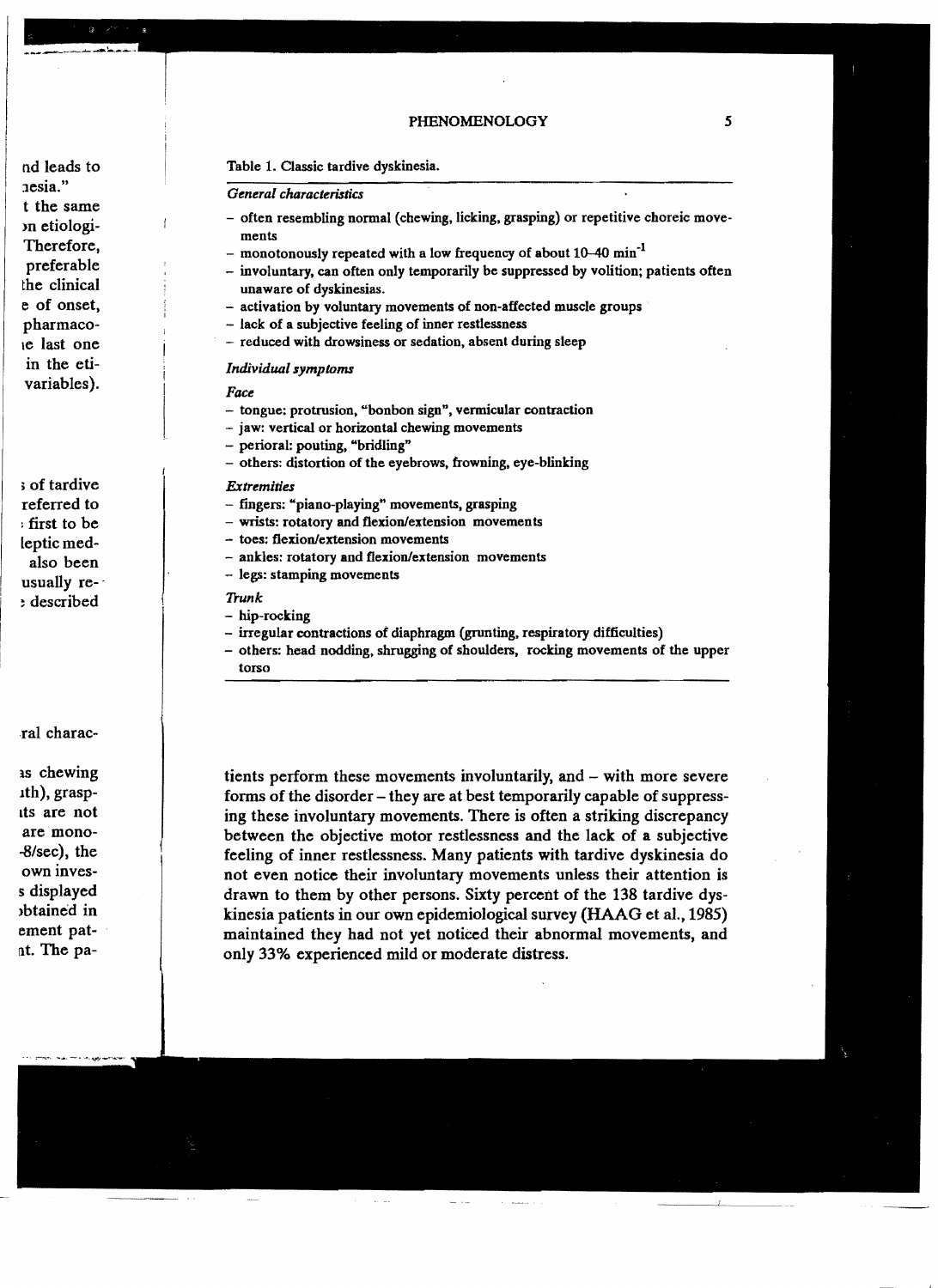#### 8 CHAPTER ONE

#### Table 2. Tardive dystonia.

# General *characteristics*

- resembling dystonia musculorum deformans
- sustained dystonic contractions that may lead to muscular hypertrophy or fixed postures
- involuntary, can often only temporarily be suppressed by volitional effort
- in some patients brought out by volitional action of affected muscle groups ("action dystonia")
- lack of a subjective feeling of inner restlessness
- decreased with drowsiness or sedation, absent during sleep
- patients usually aware of, high subjective discomfort

#### *IndividUllI symptoms*

#### Face

- tongue: sustained tonic protrusion
- jaw: sustained tonic opening of the mouth
- eyes: blepharospasm

#### *Extremities*

- legs: inversion, plantar flexion of the feet, "spastic" gait
- arms: abduction of the shoulder, flexion of the elbow, hyperextension of wrist and fingers

#### Trunk

- torticollis, retrocollis
- shoulder and pelvic girdle: twisting and undulating movements
- axial dystonia, lateral flexion of the spine

neck. Tardive dystonia does not exhibit such a clear-cut periodicity as classic tardive dyskinesia; thus. frequency counts are not useful as an indicator of severity.

In some patients dystonic contractions are activated only when voluntary movements of the respective muscle groups are performed. This phenomenon has been referred to as *action dystonia* by some authors.

Interestingly. dystonias may be brought about only by slow movements or other specific movement patterns. For example. the attempt to walk slowly or at normal speed may result in intensive dystonic contractions, making walking virtually impossible. Yet the same patient may have surprisingly little difficulty running, climbing up chairs or riding a bike.

Some patients with idiopathic torticollis spasmodicus manage to control their dystonic contractions by slightly pressing their hand against the cheek ("geste antagoniste"). Similarly. some patients with tardive dys-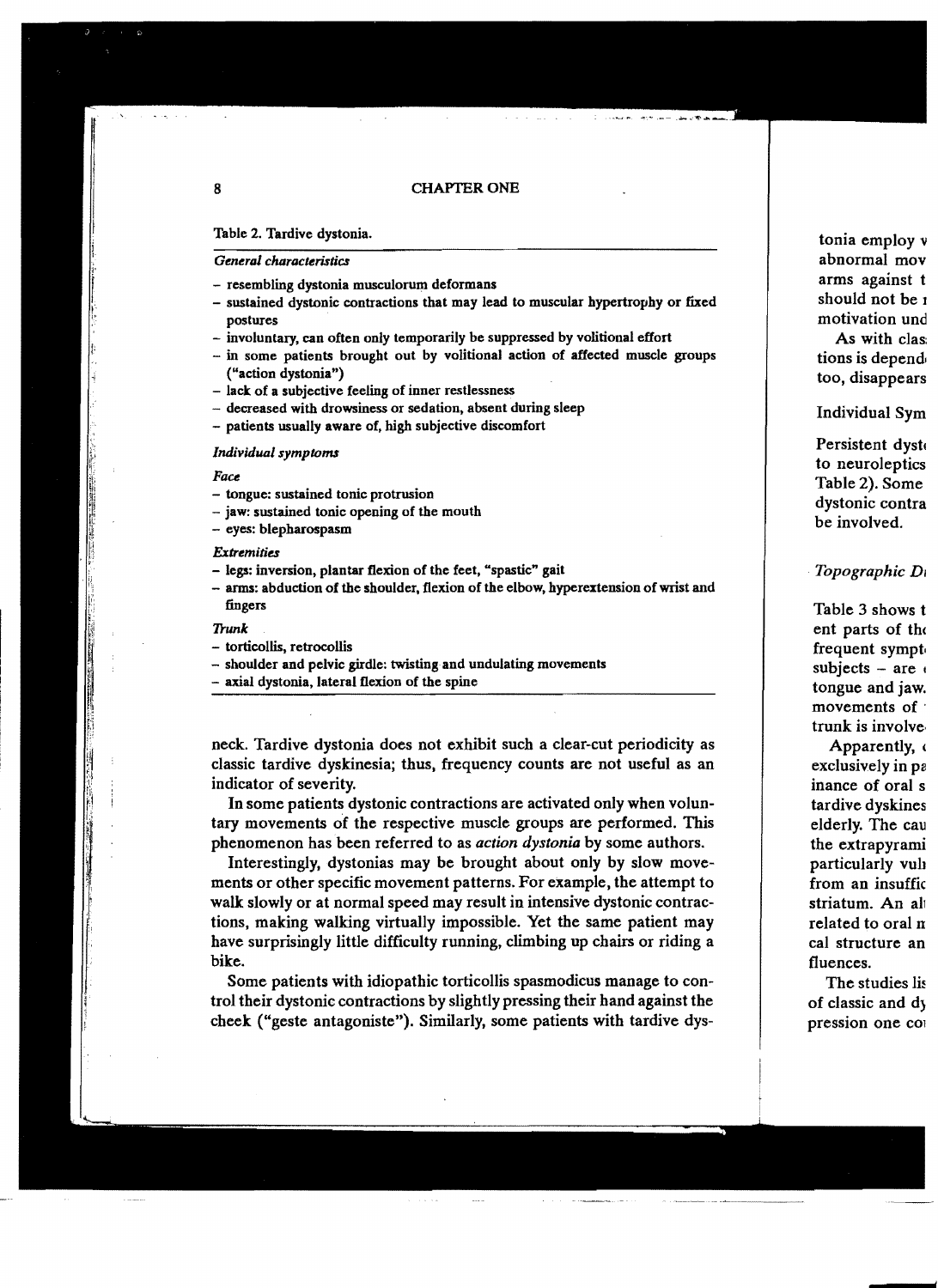#### CHAPTER ONE

Table 8. Psychosocial and physical impairment by tardive dyskinesia.

#### *Psychosocial*

- feeling of embarrassment and guilt; shame; depression; social withdrawal
- handicapped in personal relationships, stigmatization by strikingly abnormal movements
- difficulty in professional activities

#### *Physical*

- denture problems, ulceration of the tongue, difficulty in swallowing
- dysarthria, spastic dysphonia
- respiratory disturbances
- gastrointestinal disturbances
- difficulty in motor function (fine motor skills, walking etc.); falls and injuries
- fixed postures
- increased mortality?

reported statistical association of tardive dyskinesia with increased mortality would be a direct causal connection (e. g. from an increased incidence of deaths by choking). Another possibility - and probably the more important one - is the existence of a common variable predisposing to both, tardive dyskinesia and increased mortality.

# THE NATURAL COURSE OF TARDIVE DYSKINESIA

Initially, it was believed that tardive dyskinesia develops only after a minimum period of two or more years of continued neuroleptic exposure. But there is only little empirical evidence supporting the idea of such a minimum threshold for tardive dyskinesia development. In a prospective study, KANE and colleagues (1984) showed that the yearly incidence of tardive dyskinesia stayed fairly constant for the first seven years of treatment. There are case reports of an occurrence of tardive dyskinesia after as little as three months and sometimes after even shorter courses of treatment (CHOUINARD & JONES, 1979).

The study by KANE et al. cited above suggests that there may be important differences between cases with an early onset (less than two years of neuroleptic treatment) and cases with a later onset (after more than two years), since early-onset tardive dyskinesia was found to be associated with significantly lower maximum neuroleptic doses than late-onset tardive dyskinesia. This might indicate that early onset of